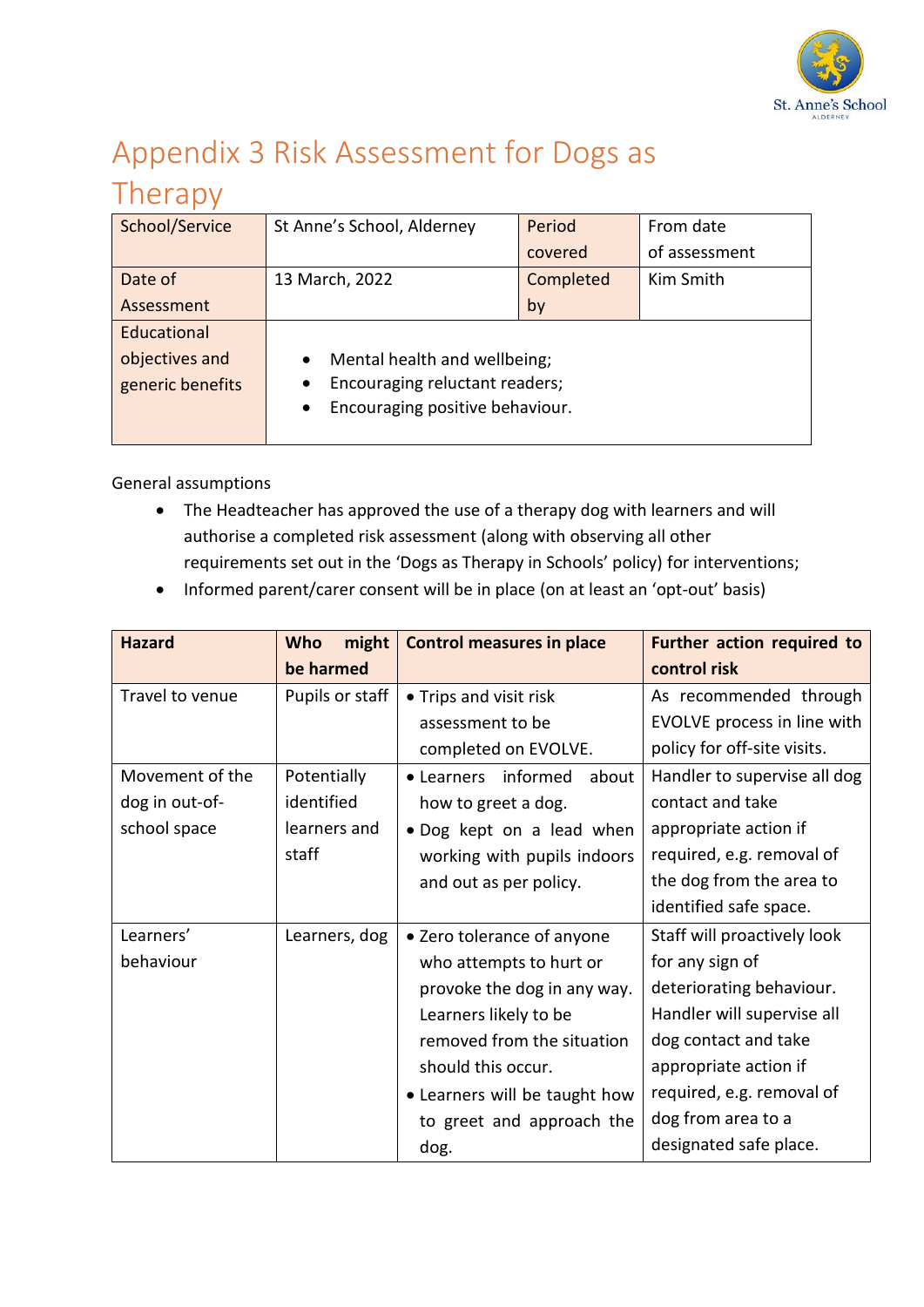

| Dog's behaviour                                                                                                       | All<br>participants  | • Only appropriately<br>trained/assessed dogs will<br>be allowed to work with<br>pupils.<br>• Dog treats will be used to<br>reward and reinforce good<br>behaviour.                                                             | Responsible person (the<br>Handler) to monitor for<br>changes in the dog's<br>behaviour and take<br>appropriate action if<br>required, e.g. removal of<br>dog from area to<br>designated area. |
|-----------------------------------------------------------------------------------------------------------------------|----------------------|---------------------------------------------------------------------------------------------------------------------------------------------------------------------------------------------------------------------------------|------------------------------------------------------------------------------------------------------------------------------------------------------------------------------------------------|
| Hygiene issues<br>from dogs                                                                                           | All<br>participants  | • Only appropriately<br>vaccinated, wormed, flea<br>protected and groomed<br>dogs will work with<br>learners.<br>• Learners to thoroughly<br>wash hands with<br>soap/water or use sanitiser<br>after touching a dog.            | Responsible person (the<br>Handler) to supervise all<br>dog contact and ensure<br>that learners wash their<br>hands.                                                                           |
| Toilet hygiene                                                                                                        | All<br>participants  | • Only appropriately toilet<br>trained dogs will be allowed<br>to work with learners.<br>. The dog will be encouraged<br>to toilet before/after<br>sessions.<br>• Faeces will be picked up<br>and disposed of<br>appropriately. | All necessary resources will<br>be carried by the Handler<br>for any eventuality of the<br>dog needing to toilet.                                                                              |
| Damage to<br>buildings, e.g.<br>fixtures, fittings,<br>etc. by chewing or<br>scratching                               | External<br>building | • The dog will be supervised<br>by the Handler at all times,<br>and unable to cause<br>damage.                                                                                                                                  | Should anything out of the<br>ordinary occur the damage<br>or otherwise will<br>be reported through to the<br>Headteacher with<br>immediate effect.                                            |
| Fear of a dog<br>harming a child or<br>young person<br>Animal bites,<br>scratches, animal<br>parasites or<br>injuries | All<br>participants  | • The dog should be under<br>the control of a Handler at<br>all times.<br>• Learner behaviour<br>monitored at all times.<br>• Dog vaccinations, worming<br>and flea treatment must be<br>kept up to date in                     | Appropriate treatment<br>$\bullet$<br>sought.<br>First Aid kit available.<br>Parents/carers<br>informed.<br>Accident or near-miss<br>$\bullet$<br>recorded appropriately                       |